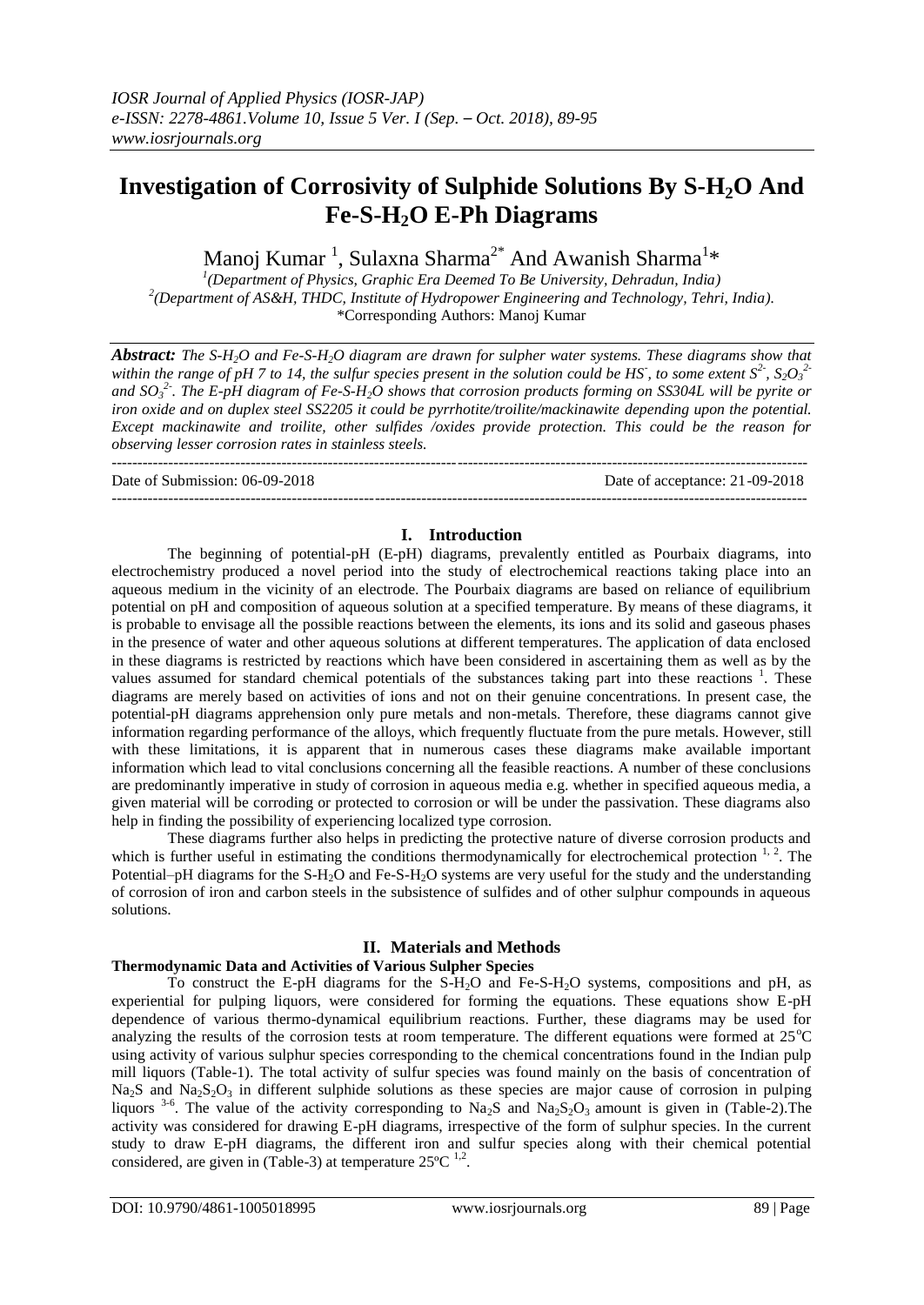| <b>Chemicals</b>                | <b>Indian Mills</b> |
|---------------------------------|---------------------|
| <b>NaOH</b>                     | $65.00 - 80.00$     |
| Na <sub>2</sub> S               | $15.00 - 28.00$     |
| $S_x^2$                         | $00.20 - 19.40$     |
| Na <sub>2</sub> SO <sub>3</sub> | $02.30 - 35.00$     |
| Na <sub>2</sub> CO <sub>3</sub> | $05.00 - 25.33$     |
| Na <sub>2</sub> SO <sub>4</sub> | $02.00 - 13.50$     |
| Na <sub>2</sub> SO <sub>3</sub> | $00.20 - 01.79$     |

**Table 1:** Composition of cooking liquor (gram per liter)

**Table -2:** Activity (gram mol per liter) of different chemicals

| <b>Chemicals</b>                | Concentration (gpl) | Total activity gram mole per liter |
|---------------------------------|---------------------|------------------------------------|
| Na <sub>2</sub> S               | 20.00               |                                    |
| <b>NaOH</b>                     | 80.00               | 00.22                              |
| Na <sub>2</sub> SO <sub>3</sub> | 05.00               |                                    |

**Table-3:** Standard chemical potentials  $(\mu^{\circ})$  (Calorie/mol) at  $25^{\circ}$ C

| <b>Chemical Species</b>         | $(\mu^0)$ Calorie/mol |  |
|---------------------------------|-----------------------|--|
|                                 |                       |  |
| $H_2O$                          | $-56687$              |  |
| $Fe++$                          | $-21880$              |  |
| $FeOH+$                         | $-65847$              |  |
| Fe $(OH)_{2aq}$                 | $-107154$             |  |
| HFeO <sub>2</sub>               | -95089                |  |
| $Fe+++$                         | $-4130$               |  |
| Fe <sub>3</sub> O <sub>4</sub>  | -243191               |  |
| yFe <sub>2</sub> O <sub>3</sub> | $-175500$             |  |
| $H_2S_{aq}$                     | $-6674$               |  |
| $HS^-$                          | 2860                  |  |
| $S_4O_6^-$                      | $-248701$             |  |
| $S_2O_3^-$                      | $-124899$             |  |
| $\overline{S^{-}}$              | 21958                 |  |
| $H_2SO_3$                       | $-128668$             |  |
| HSO <sub>3</sub>                | $-126130$             |  |
| $SO_3^-$                        | $-116299$             |  |
| FeS <sub>2</sub>                | $-38256$              |  |
| FeS                             | $-24368$              |  |
| FeS <sub>1.14</sub>             | $-29123$              |  |
| FeS <sub>0.943</sub>            | $-22300$              |  |
| Amorphous FeS                   | $-571258$             |  |

### **Redox Reactions and Equations for S-H2O System**

To construct the E-pH diagrams for S-H2O system (Figure-1 and Figure-2), the following sulfur species were considered e.g. H<sub>2</sub>S, HS<sup>-</sup>, S<sub>2</sub>O<sub>3</sub><sup>2</sup>-, S, S<sub>4</sub>O<sub>6</sub><sup>2</sup>-, SO<sub>3</sub><sup>2</sup>- H<sub>2</sub>SO<sub>3</sub> and HSO<sub>3</sub>. Further the different thermodynamic reactions and their corresponding equations along with the thermodynamic data e.g. chemical potential for different species were taken from Pourbaix et al<sup>1</sup> and Singh et al<sup>2</sup>. These equations were modified for concentration of total sulfur corresponding to total amount of various sulfur species considered in the different pulping liquors. Thus activity of total sulfur was considered to be  $a<sub>S</sub> = 0.22$  gram mole/liter on the basis of total amount of sulpher species found in the pulping liquors  $7-8$ .

Following are given special equations used in constructing the E-pH diagrams <sup>1,2</sup>

**1**.  $H_2S \leftrightarrow H^+$  +HS<sup>-</sup> (reaction and equation 1)

 $log(HS'/H_2S) = pH - 06.992$ 

**2.** HS<sup>-</sup>  $\leftrightarrow$  H<sup>+</sup> + S<sup>-</sup> (reaction and equation 2)  $log (S^{-}/HS) = pH - 14.01$ 

**3**.  $H_2SO_3 \leftrightarrow H^+ + HSO_3$  (reaction and equation 9)

 $log(HSO_3/H_2SO_3) = pH -01.861$ 

**4.** HSO<sub>3</sub><sup> $\rightarrow$ </sup> H<sup>+</sup> + SO<sub>3</sub><sup> $\rightarrow$ </sup> (reaction and equation 10)

$$
log (SO_3^-/HSO_3^-) = pH - 07.210
$$

Above equations are irrespective of value of the activity of sulpher species.

**5**.  $6H^+ + S_2O_3^- + 8e^- \leftrightarrow 3H_2O + 2S^-$  (reaction and equation 20)

 $E = 0.007 - 0.0074 \log(a_s) - 0.0443pH$ 

 $E = 0.012 - 0.04pH$  (a<sub>s</sub>=0.22gram mol/lit)

**6.**  $8H^+ + S_2O_3^- + 8e^- \leftrightarrow 3H_2 + 2HS^-$  (reaction and equation 21)

E = 0.214 – 0.0074 log (a<sub>s</sub>) - 0.0591 pH<br>  $($ a = 0.22 gram mol/lit)  $E = 0.210 - 0.0501<sub>n</sub>H$ 

$$
E = 0.219 - 0.0591pH \t (as=0.22gram mol/11
$$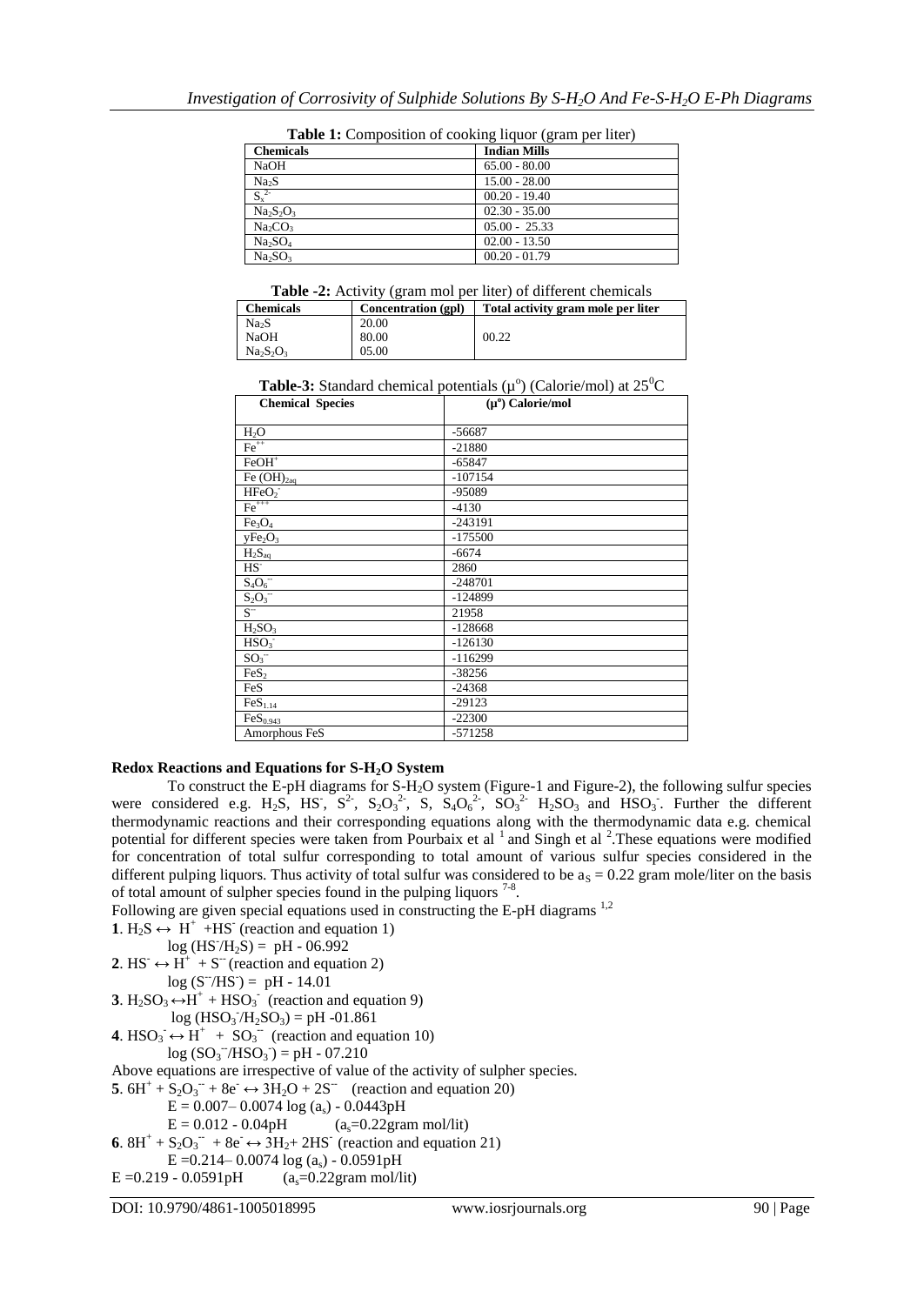```
7. 10H^+ + S_2O_3^- +8e \leftrightarrow 3H_2O + 2H_2S (reaction and equation 22)
            E = 0.317 – 0.0074 log (a<sub>s</sub>) - 0.0739pH<br>E = 0.322 - 0.0739pH (a<sub>s</sub> = 0.22gr
                                                 (a_s = 0.22gram mol/lit)
8. 20H^+ + S_4O_6^- + 18e \leftrightarrow 6H_2O + 4H_2S (reaction and equation 25)
            E = 0.285 – 0.0098 Log (as) - 0.0657pH<br>E = 0.291 - 0.066pH (as = 0.22gra
                                                  (a_s = 0.22gram mol/lit)
8a. 7H^+ + SO_3^- + 6e^- \leftrightarrow 3H_2O + HS (reaction and equation 29a)
            E = 0.368 - 0.069pH (a<sub>s</sub> =0.22gram mol/lit)
9. S_4O_6^- +2e<sup>-</sup> \leftrightarrow 2S_2O_3^- (reaction and equation 40)
            E = 0.033 - 0.0295 \log(a_s)<br>E = 0.053 (a_s = 0.2)(a_s = 0.22gram mol/lit
10.6H^{+} + 2SO_{3}^{-} + 4e^{-} \leftrightarrow 3H_{2}O + S_{2}O_{3}^{-} (reaction and equation 41)
            E = 0.676 + 0.0148 \log(a_s) - 0.0887pHE = 0.67 - 0.0887pH (a_s = 0.22gram mol/lit)
11. 4H^+ + 2HSO_3^- + 4e^- \leftrightarrow 3H_2O + S_2O_3^- (reaction and equation 42)
            E = 0.463 + 0.0148 log (a<sub>s</sub>) - 0.0591pH<br>E = 0.453 - 0.0591pH (a<sub>s</sub> = 0.22gra
                                                 (a_s = 0.22gram mol/lit)
12. 8H^+ +4HSO_3^- +6e^- \leftrightarrow 6H_2O + S_4O_6^- (reaction and equation 43)
            E = 0.606 + 0.0295 \log(a_s) - 0.0788pHE = 0.586 - 0.0788pH (a<sub>s</sub> = 0.22 gram mol/lit)
13.4H<sup>+</sup> +4H<sub>2</sub>SO<sub>3</sub> +6e \rightarrow 6H<sub>2</sub>O + S<sub>4</sub>O<sub>6</sub> (reaction and equation 44)
            E = 0.533 + 0.0295 \log(a_s) - 0.039pHE = 0.513 - 0.039 pH (a_s = 0.22)gram mol/lit)
14. H^+ +S +2e<sup>\rightarrow</sup> + HS<sup>-</sup>
                                     (reaction and equation 60)
            E = -0.062 - 0.0295 \log(a_s) - 0.0295 \text{ pH}E = -0.043 - 0.0295 pH (a<sub>s</sub> =0.22gram mol/lit)
15. 2H^+ + S \rightarrow 2e^- \leftrightarrow H_2S (reaction and equation 61)
            E = 0.144 - 0.0295 log (a_s) - 0.0591 pH
            E = 0.163 - 0.0591 pH (a_s = 0.22)gram mol/lit)
16. 6H^+ + S_2O_3^- +4e \leftrightarrow 3H_2O + 2S (reaction and equation 63)
            E = 0.494 + 0.0148 log (a<sub>s</sub>) - 0.0887pH<br>E = 0.484 - 0.089pH (a<sub>s</sub> = 0.22gra
                                                  (a_s = 0.22gram mol/lit)
17.12H^{+} + S_{4}O_{6}^{-} +10e \leftrightarrow 6H<sub>2</sub>O + 4S (reaction and equation 64)
            E = 0.401 + 0.0059 log (as) - 0.0709pH<br>E = 0.397 - 0.071pH (as = 0.22gra
                                                 (a_s = 0.22gram mol/lit)
```
Using above equations, E-pH diagram constructed for S-H<sub>2</sub>O system having pH  $\sim$  14 and a<sub>s</sub>=0.22 gram mol per lit. Corresponding to Na<sub>2</sub>S = 20 gpl and Na<sub>2</sub>S<sub>2</sub>O<sub>3</sub> = 05gpl, is shown in Figure-1.

### **Redox Reactions Equations for Fe-S-H2O Systems**

E-pH diagrams for Fe-S-H2O system shows which corrosion products are likely to form when steel is exposed to liquors having various sulfur species. Since some of these corrosion products will be protective type, therefore, under the circumstances when such corrosion products form, the steel will show corrosion resistance. Accordingly, one can predict from these diagrams as to for which conditions of cooking liquor, steel will resist the corrosion attack or it will be attacked through general corrosion or localized corrosion. In other words, one can predict the corrosivity of the cooking liquor depending upon its composition and temperature <sup>3-9</sup>. Activity of sulpher species is considered as in S-H<sub>2</sub>O system and for  $Fe^{++}$ ,  $Fe^{++}$  is considered 10<sup>-6</sup> gram ion per liter.

Activity of iron compounds is considered 1. Following equations<sup>1,2</sup> formed on above considered activities.

**1**. Fe<sup>++</sup> + 2e<sup>-</sup> $\leftrightarrow$  Fe (reaction and equation 1)  $E = 0.029 \log (Fe^{++}) - 0.474$  $E = -0.65$ Irrespective of activity of sulpher specie **2**.  $4H^+ + FeS_2 + 2e^- \leftrightarrow 2H_2S + Fe^{++}$  (reaction and equation 2) E = -0.066 - 0.029 log (Fe<sup>++</sup>) – 0.059 log (H<sub>2</sub>S) - 0.118pH<br>E = 0.146 - 0.118pH (a<sub>s</sub> = 0.22gram mol/lit)  $(a_s = 0.22$ gram mol/lit) **3.**  $2.280H^{+} + FeS_{1.14} + 0.280e^{-} \leftrightarrow 1.14H_{2}S + Fe^{++}$  (reaction and equation 3)  $E = -0.056 - 0.241\log(H_2S) - 0.481pH - 0.221\log(Fe^{++})$  $E = 1.43 - 0.481pH$  (a<sub>s</sub> =0.22gram mol/lit) **4.**  $2.280H^+ + FeS_{1,14} + 2.280e^- \leftrightarrow 1.14H_2S + Fe$  (reaction and equation 4)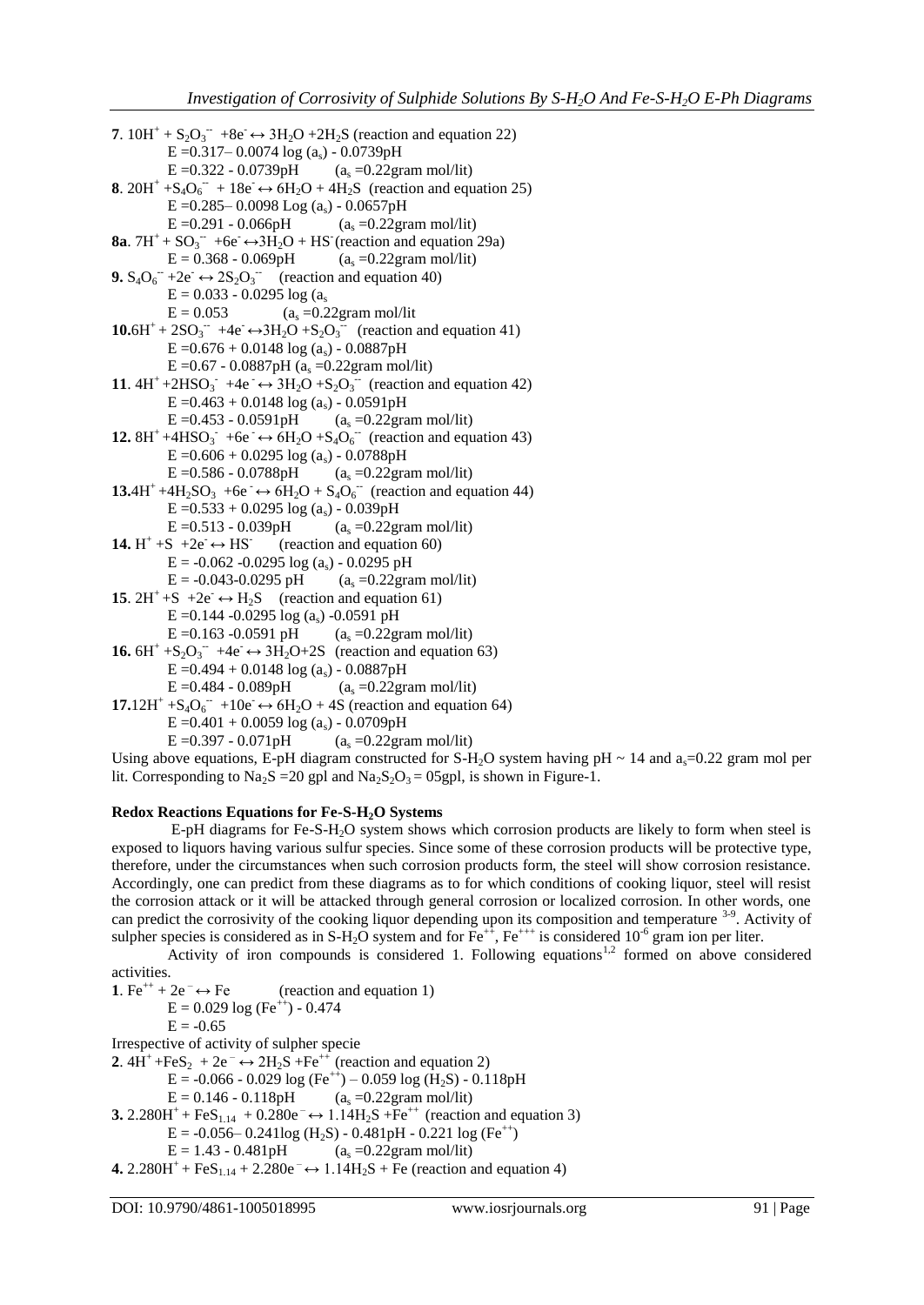```
E = -0.409 - 0.029 \log (H_2S) - 0.059pH<br>E = -0.389 - 0.059pH (a.
                                                           (a_e = 0.22gram mol/lit)
5. 1.140H^{+} + FeS<sub>1.14</sub> + 2.280e<sup>−</sup> ↔ 1.14HS<sup>−</sup> + Fe (reaction and equation 5)
            E = -0.616 - 0.029 \log (HS) - 0.029pHE = -0.596 - 0.029 pH (a<sub>s</sub> =0.22gram mol/lit)
6. 1.720H<sup>+</sup>+ FeS<sub>2</sub> +1.720e<sup>-</sup> ↔ 0.860H<sub>2</sub>S + FeS<sub>1.14</sub> (reaction and equation 6)
            E = -0.085 - 0.029 \log(H_2S) - 0.059pHE = -0.0658 - 0.059pH (a<sub>s</sub>=0.22gram mol/lit)
7. 0.860H<sup>+</sup> + FeS<sub>2</sub> + 1.720e<sup>-</sup>↔0.860HS<sup>+</sup> + FeS<sub>1.14</sub> (reaction and equation 7)
            E = -0.292 - 0.029 \log (HS) - 0.029pHE = -0.272 - 0.029pH (a<sub>s</sub>=0.22gram mol/lit)
8. 2S + Fe^{++} + 2e^- \leftrightarrow FeS_2 (reaction and equation 8)
           E = 0.355 + 0.029 \log (Fe^{++})E = 0.335 (a<sub>s</sub>=0.22gram mol/lit)
9. S_4O_6^- +2Fe<sup>++</sup> + 12H<sup>+</sup> +14e<sup>-</sup> \leftrightarrow 6H<sub>2</sub>O +2FeS<sub>2</sub> (reaction and equation 9)
             E = 0.384 + 0.008 \log (Fe^{++}) + 0.004 \log (S_4O_6^-) - 0.051 \text{pH}E = 0.333 - 0.051pH (a<sub>s</sub>=0.22gram mol/lit)
10. S_4O_6^- +yFe<sub>2</sub>O_3 +18H<sup>+</sup> +16e \leftrightarrow 9H<sub>2</sub>O +2FeS<sub>2</sub> (reaction and equation10)
             E = 0.44 + 0.0037 \log (S_4O_6^-)- 0.066pH
           E = 0.437 - 0.066pH (a<sub>s</sub> =0.22gram mol/lit)
11. 3S_2O_3^- +Fe<sub>3</sub>O<sub>4</sub>+26H<sup>+</sup>+20e ↔13H<sub>2</sub>O+3FeS<sub>2</sub> (reaction and equation 11)
            E = 0.506 + 0.0088 \log (S_2O_3) - 0.077pHE = 0.500 - 0.077pH (a<sub>s</sub>=0.22gram mol/lit)
12. 2S_2O_3<sup>−</sup>+yFe<sub>2</sub>O<sub>3</sub> +18H<sup>+</sup> + 14e<sup>-</sup> ↔9H<sub>2</sub>O+2FeS<sub>2</sub> (reaction and equation 12)
            E = 0.5 + 0.008 \log (S_2O_3) - 0.076 \text{ pH}E = 0.494 - 0.076pH (a<sub>s</sub>=0.22gram mol/lit)
13. 6H^+ y Fe<sub>2</sub>O<sub>3</sub> +2e<sup>\rightarrow</sup> 3H<sub>2</sub>O +2Fe<sup>++</sup> (reaction andequation 13)
           E = 0.83 - 0.059 \log (Fe^{++}) - 0.177pHE = 1.184 - 0.177pH (a<sub>s</sub>=0.22gram mol/lit)
14. 1.886H^{+} + FeS_{0.943} + 1.886e^{-} \leftrightarrow 0.943H_{2}S + Fe (reaction and equation 14)
           E = -0.368 - 0.029 \log (H_2S) - 0.059pH<br>E = -0.348 - 0.059pH (a<sub>s</sub>=0.22gram mol/lit)
           E = -0.348 - 0.059pH15. 0.943H<sup>+</sup> +FeS<sub>0.943</sub> +1.886e<sup>-</sup>→0.943HS<sup>-</sup> +Fe (reaction and equation 15)
            E = -0.575 - 0.029 \log (HS) - 0.029pHE = -0.555 - 0.029pH (a<sub>s</sub> =0.22gram mol/lit)
16. 0.943H<sub>2</sub>S + Fe<sup>++</sup>+ 0.114e \leftrightarrow 1.886H<sup>+</sup> + FeS<sub>0.943</sub> (reaction and equation 16)
           E = -2.234 + 0.489 \log (H_2S) + 0.978pH + 0.518log (Fe^{++})E = -5.65 + 0.978pH (a<sub>s</sub> =0.22gram mol/lit)
17. 2.114H^+ + FeS_2 + 2.114e \leftrightarrow 1.06H_2S + FeS_{0.943} (reaction and equation 17)
           E = -0.183 - 0.029 \log(H_2S) - 0.059pHE = -0.163 - 0.059pH (a<sub>s</sub> =0.22gram mol/lit)
18. 1.057H^+ + FeS_2 + 2.114e^- \leftrightarrow 1.057HS + FeS_{0.943} (reaction and equation 18)
            E = -0.389 - 0.029 \log (HS) - 0.029pHE = -0.369 - 0.029pH (a<sub>s</sub>=0.22gram mol/lit)
19. 2H^+ + 3y Fe_2O_3 + 2e^- \leftrightarrow H_2O + 2Fe_3O_4 (reaction and equation 19)
           E = 0.359 - 0.059pH (a<sub>s</sub> =0.22 gram mol/lit)
20. 2Fe<sub>3</sub>O<sub>4</sub> +3S<sub>4</sub>O<sub>6</sub> +52H<sup>+</sup>+46e ↔ 26H<sub>2</sub>O + 6FeS<sub>2</sub> (reaction and equation 20)
            E = 0.444 + 0.0038 \log(S_4O_6^{-}) - 0.067pHE = 0.441 - 0.067pH (a<sub>s</sub> =0.22gram mol/lit)
21. S_2O_3^- +Fe<sup>++</sup> +6H<sup>+</sup> +6e<sup>-</sup> \leftrightarrow 3H<sub>2</sub>O +FeS<sub>2</sub> (reaction and equation 21)
            E = 0.445 + 0.0098 \log (Fe^{++}) + 0.0098 \log (S_2O_3^-) - 0.059pHE = 0.379 - 0.059pH (a<sub>s</sub> =0.22gram mol/lit)
22. 2H^+ + FeS + 2e^- \leftrightarrow H_2S + Fe(reaction and equation 22)<br>E = -0.364 - 0.059pH (a_s = 0.22 \text{gram mol/lit})(a_s = 0.22gram mol/lit)
23. H^++FeS + 2e<sup>-</sup> \leftrightarrow HS<sup>-+</sup>Fe (reaction and equation 23)
            E = -0.59 - 0.029 \log (HS) - 0.029pHE = -0.570 - 0.029pH (a<sub>s</sub> =0.22gram mol/lit)
24. 2H^+ +FeS \leftrightarrow H<sub>2</sub>S +Fe<sup>++</sup>(reaction and equation 24)
           log (Fe^{++}) = 3.071 - log (H_2S) - 2pH
```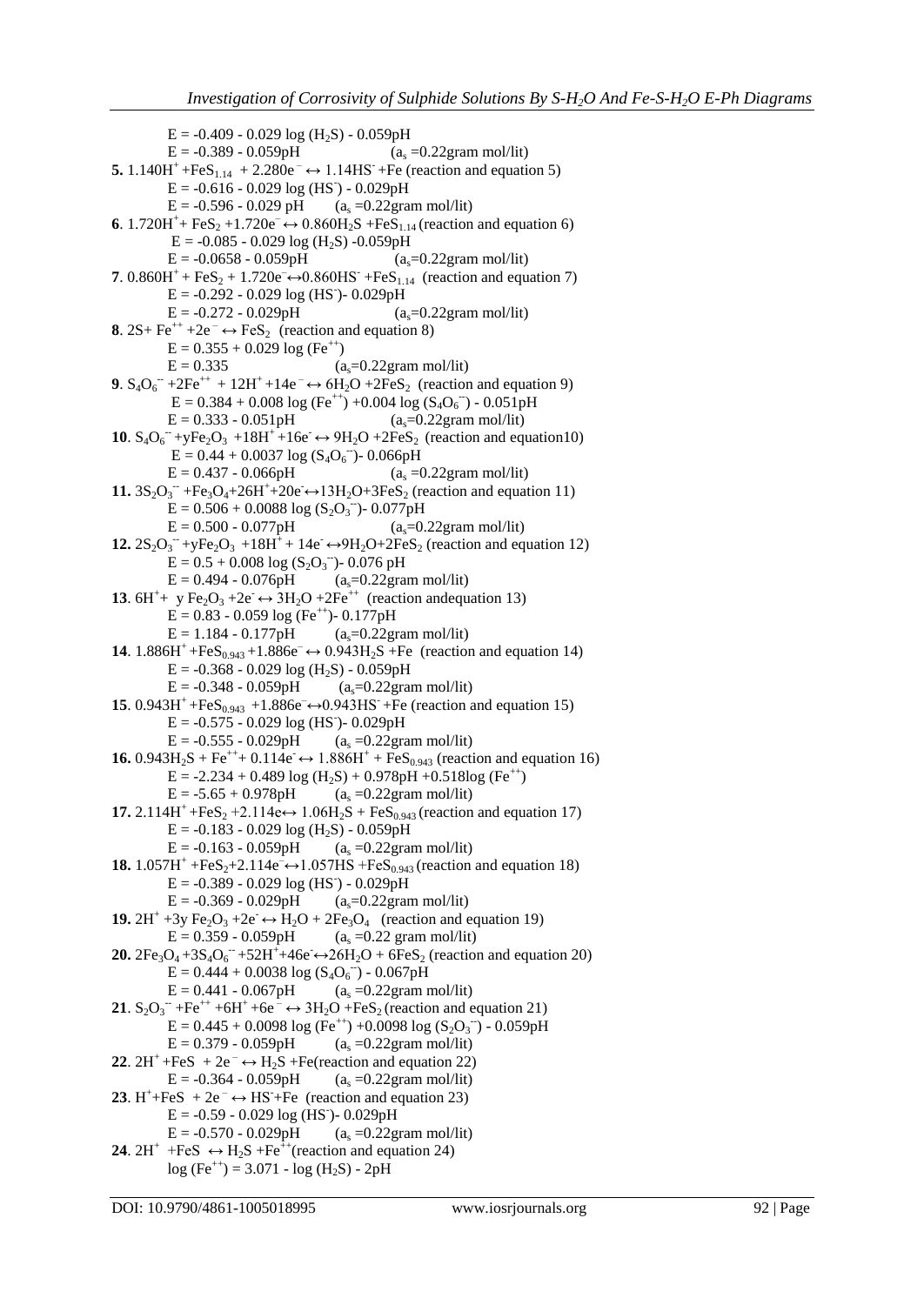$pH = 4.86$  (a<sub>s</sub> =0.22gram mol/lit) **25.**  $2H^+ + FeS_2 + 2e^- \leftrightarrow H_2S + FeS$  (reaction and equation 25)  $E = -0.156 - 0.029 \log(H_2S) - 0.059pH$  $E = -0.137 - 0.059pH$  (a<sub>s</sub> =0.22 gram mol/lit) **26.**  $H^+$ +FeS<sub>2</sub> + 2e<sup>-</sup>  $\leftrightarrow$  HS<sup>-</sup>+FeS (reaction and equation 26)  $E = -0.363 - 0.029 \log (HS) - 0.029pH$  $E = -0.344 - 0.029pH$  (a<sub>s</sub> =0.22 gram mol/lit) **27.**  $8H^+ + Fe_3O_4 + 2e^- \leftrightarrow 4H_2O + 3Fe^{++}$  (reaction and equation 27)  $E = 1.066 - 0.089 \log (Fe^{++}) - 0.236pH$  $E = 1.6 - 0.236pH$  (a<sub>s</sub> =0.22 gram mol/lit)<br>**28.** Fe<sup>+++</sup> + e<sup>-</sup>  $\leftrightarrow$  Fe<sup>++</sup> (reaction and equation 28) (reaction and equation 28)  $E = 0.769 - 0.059 \log (Fe^{++}) + 0.059 \log (Fe^{+++})$  $E = 0.769$  (a<sub>s</sub> =0.22 gram mol/lit) **29**.  $6H^+ + yFe_2O_3 \leftrightarrow 3H_2O + 2Fe^{+++}$  (reaction and equation 29)  $pH = 2.3(a_s = 0.22 \text{ gram mol/lit})$ **30**.  $3H^+ + HFeO_2 + 2e \leftrightarrow 2H_2O + Fe$  (reaction and equation 30)  $E = 0.396 + 0.029 \log (HFeO<sub>2</sub>) - 0.088 \text{ pH}$  $E = 0.222 - 0.088$  pH (as =0.22 gram mol/lit) **31.** HS<sup>-</sup>+ HFeO<sub>2</sub> + 2H<sup>+</sup>  $\leftrightarrow$  H<sub>2</sub>O + FeS (reaction and equation 31)  $log(HFeO<sub>2</sub>) = -33.367 - log(HS<sup>2</sup>) + 2pH$  $pH = 13.35$  (a<sub>s</sub> =0.22 gram mol/lit) **32.** 3HS + Fe<sub>3</sub>O<sub>4</sub> + 5H<sup>+</sup> + 2e  $\leftrightarrow$  4H<sub>2</sub>O + 3FeS (reaction and equation 32)  $E = 1.114 + 0.088 \log (HS) - 0.147pH$  $E = 1.056 - 0.147pH$  (a<sub>s</sub> =0.22 gram mol/lit) **33**.  $2H_2O$  +FeS<sub>1.14</sub>+0.28e<sup>-</sup> $\leftrightarrow$  1.14HS<sup>-</sup> + HFeO<sub>2</sub><sup>-</sup> (reaction and equation 33)  $E = -0.575 - 0.029 \log (HS) + 1.86H^+ - 0.029pH$  $E = -6.41 + 0.391pH$  (a<sub>s</sub>=0.22 gram mol/lit) **34.**  $3.42$ HS + Fe<sub>3</sub>O<sub>4</sub>+4.58H<sup>+</sup>+1.16e ↔4H<sub>2</sub>O +3FeS<sub>1.14</sub> (reaction and equation 34)  $E = 2.498 + 0.174 \log (HS) - 0.232pH$  $E = 2.383 - 0.232pH$  (a<sub>s</sub>=0.22 gram mol/lit) **35**.  $2H_2O + Fe_3O_4 + 2e \leftrightarrow H^+ + 3 HFeO_2$  (reaction and equation 35)  $E = -1.846 - 0.088 \log(HFeO<sub>2</sub>) + 0.029pH$  $E = -1.32 + 0.029pH$  (a<sub>s</sub>=0.22 gram mol/lit) **36.** H<sub>2</sub>O +yFe<sub>2</sub>O<sub>3</sub> +e<sup> $\rightarrow$ </sup>  $\leftrightarrow$  2HFeO<sub>2</sub> (reaction and equation 36)  $\vec{E} = -0.556 - 0.059 \log(HFeO<sub>2</sub>)$  $E = -0.202$  (a<sub>s</sub>=0.22 gram mol/lit) **37**.  $4H_2O + FeS_2 + 4e \leftrightarrow 6HS^- + 2H^+ + Fe_3O_4$  (reaction and equation 37)  $E = -1.101 - 0.088 \log (HS) + 0.029 \text{ pH}$  $E = -1.042 + 0.029$  pH (a<sub>s</sub>=0.22 gram mol/lit) **38**.  $2H_2O$  +FeS<sub>2</sub> + 2e  $\leftrightarrow$  2HS +H<sup>+</sup> +HFeO<sub>2</sub> (reaction and equation 38)  $E = -1.349 - 0.029 \log(HFeO<sub>2</sub>) - 0.059 \log(HS) + 0.029 \text{ pH}$  $E = -1.136 + 0.029$  pH (a<sub>s</sub>=0.22 gram mol/lit) **39.**  $2HSO_3$  + Fe<sup>++</sup> +10H<sup>+</sup> +10e<sup>-</sup> = 6H<sub>2</sub>O + FeS<sub>2</sub> (reaction and equation 39)  $\overline{E} = 0.452 + 0.0059 \log (Fe^{++}) + 0.012 \log HSO_3) - 0.059pH$  $E = 0.408 - 0.059pH$  (a<sub>s</sub>=0.22 gram mol/lit)

Using the above equations, the E-pH diagrams constructed for Fe-S-H<sub>2</sub>O system having pH up to ~14 and a<sub>s</sub>= 0.22 gram mol per lit corresponding to  $Na_2S = 20$  gpl,  $Na_2S_2O_3 = 05$  gpl, is shown in Figure -2.

## **S-H2O System**

### **III. Results and Discussion**

For S-H2O System (Figure-1), the diagrams show that within the pH range (7 to 14) likely to be observed for the cooking liquor, indicates that sulfur species present in the solution could be HS<sup>-</sup>, to some extent  $S^2$ ,  $S_2O_3^2$  and  $SO_3^2$  depending upon the potential, which will in turn be governed by the nature of material exposed, mild steels, stainless steels and non conventional materials  $1-7,9,10$ . The redox potential of SS304L, SS2205 and non conventional materials Ni-P-TiO<sub>2</sub>-ZrO<sub>2</sub> in pH ~ 14 solution having sulfidity, as considered in drawing E-pH diagram, shows that sulphur species near SS304L electrode will be mainly  $SO_3^2$  and  $S_2O_3^2$  while those near the SS2205 and non conventional material  $Ni-P-TiO<sub>2</sub>-ZrO<sub>2</sub>$  electrode will be mainly HS (potrntiodynamic polarization curves).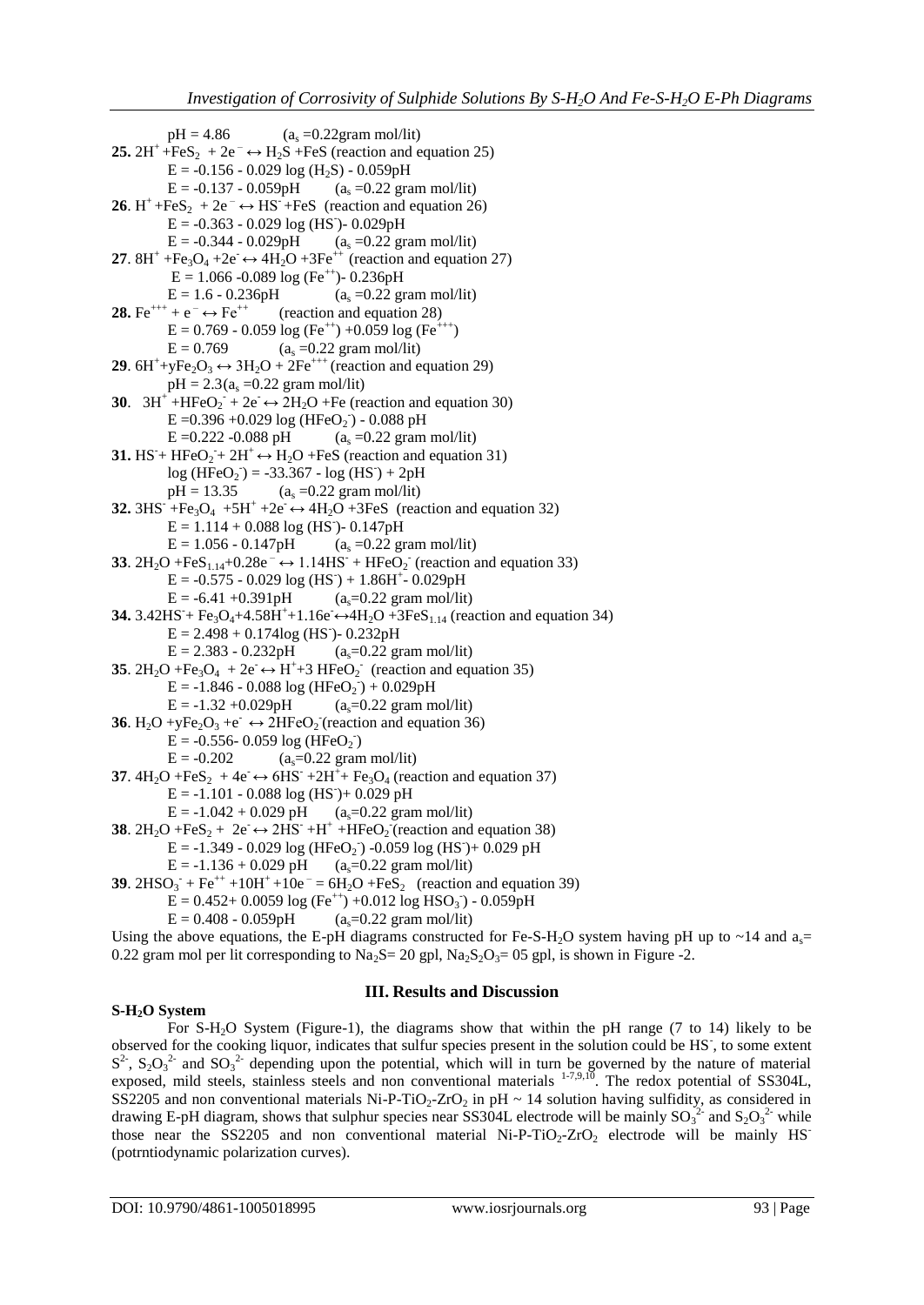### **Fe-S-H2O System**

Fe-S-H2O diagram (Figure-2) was constructed considering above sulfur species and activities. Thus if the liquor consists of  $S_2O_3^2$ , different corrosion products likely to form in the pH range of interest (pH ~ 12-14) are mackinawite, troilite, pyrrhotite and pyrite. Of these, the first two products are non-protective type while the other two are protective type <sup>1-3</sup>. However, the region of protection also indicates the possibility of localized corrosion if the protective layer breaks. This usually happens at higher potentials which one can observe, if the amount of  $S_2O_3^2$  increases. It indicates that if the amount of  $S_2O_3^2$  is higher, the steel is likely to experience localized corrosion  $2,11$ .



**Figure -1 :** E-pH diagram of S-H<sub>2</sub>O system at room temperature ,  $a_s = 0.22$  g mol/lit



**Figure -2:** E-pH diagram for Fe-S-H<sub>2</sub>O system at room temperature,  $a_s = 0.22$  g mol/lit